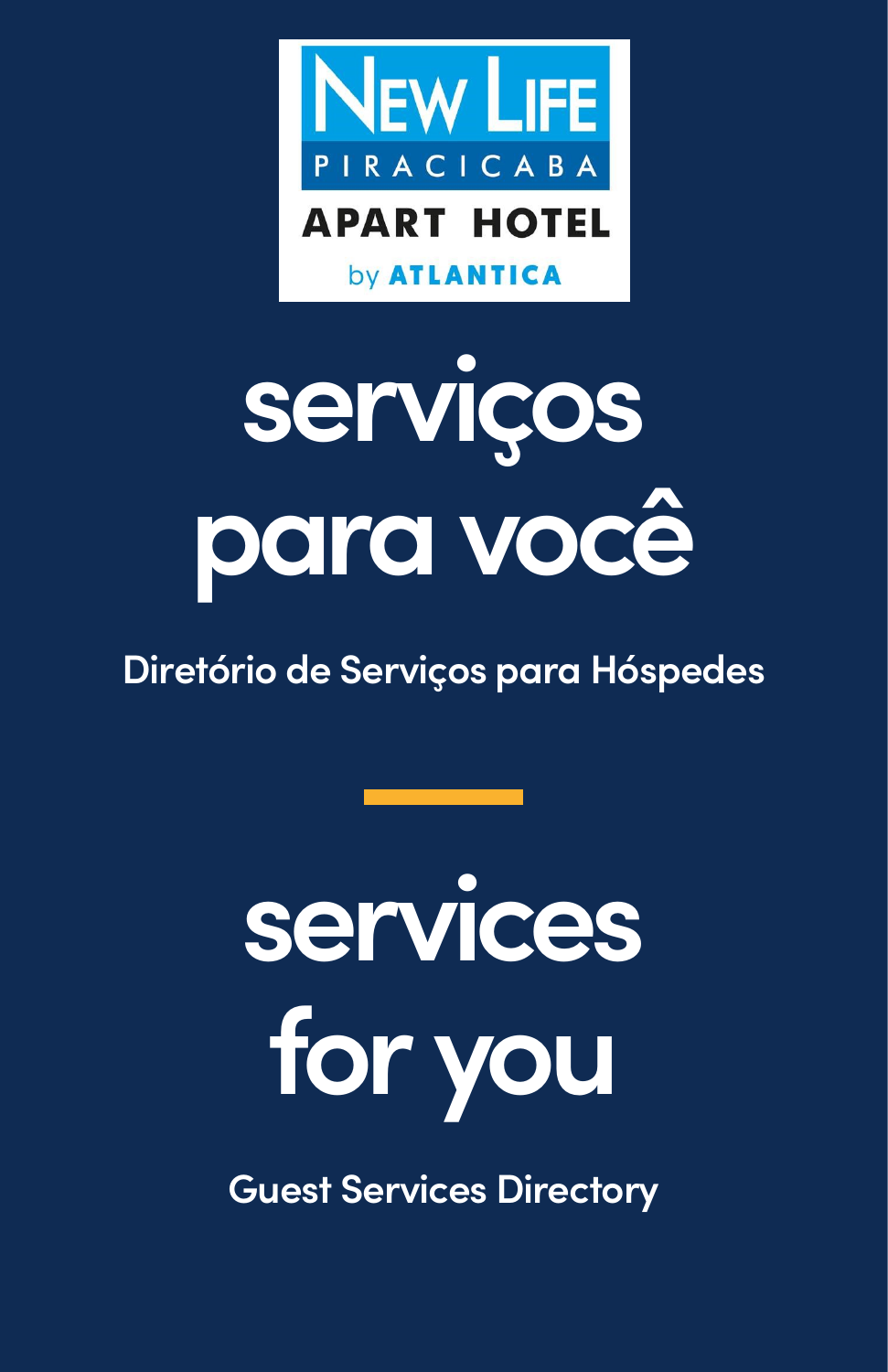### **welcome** bem-vindo

#### **Informações de Telefone s**

**Para falar na Recepção, disque \*1 Número externo, disque 0 Emergências, disque \*1**

**Serviço de Despertador Disque \*1 para agendar seu despertar.**

#### **Café da manhã**

**O café da manhã é servido n o Restaurante, piso térreo. Horário de funcionamento : diariamente , das 6:30 10:00 às**

#### **Restaurante**

**O Restaurante possui cardápio a la carte . Horário de funcionamento: Seg-Sex: até 21:30 Sáb: até 22:00**

#### **Internet**

**O acesso à Internet está disponível em todos os quartos. Para rede wireless, acesse NEW\_LIFE e insira a senha 33016800. Uso gratuito.**

#### **Instalações**

**Piscina, academia e sauna estão localizadas na Cobertura (botão CO nos elevadores).**

#### **Telephone Information**

**To call Front Desk, dial \*1 Outgoing line, dial 0 Emergencies, dial \*1**

**Wake-up Calls**

**\*1 to request a wake-up call. Dial**

#### **Breakfast**

**Breakfast is served in the Restaurant, ground floor. Opening Hours: Daily, from 6:30 to 10 AM**

#### **Restaurant**

**The Restaurant serves a la carte dishes. Opening Hours: Mon-Fri: until 9:30 PM Sat: until 10 PM**

#### **Internet**

**Internet access is available in all rooms. For wireless network, access NEW\_LIFE and enter the password 33016800. Internet use is free.**

#### **Facilities**

**Swimming pool, gym and sauna are on the Top floor (button CO in the elevators) .**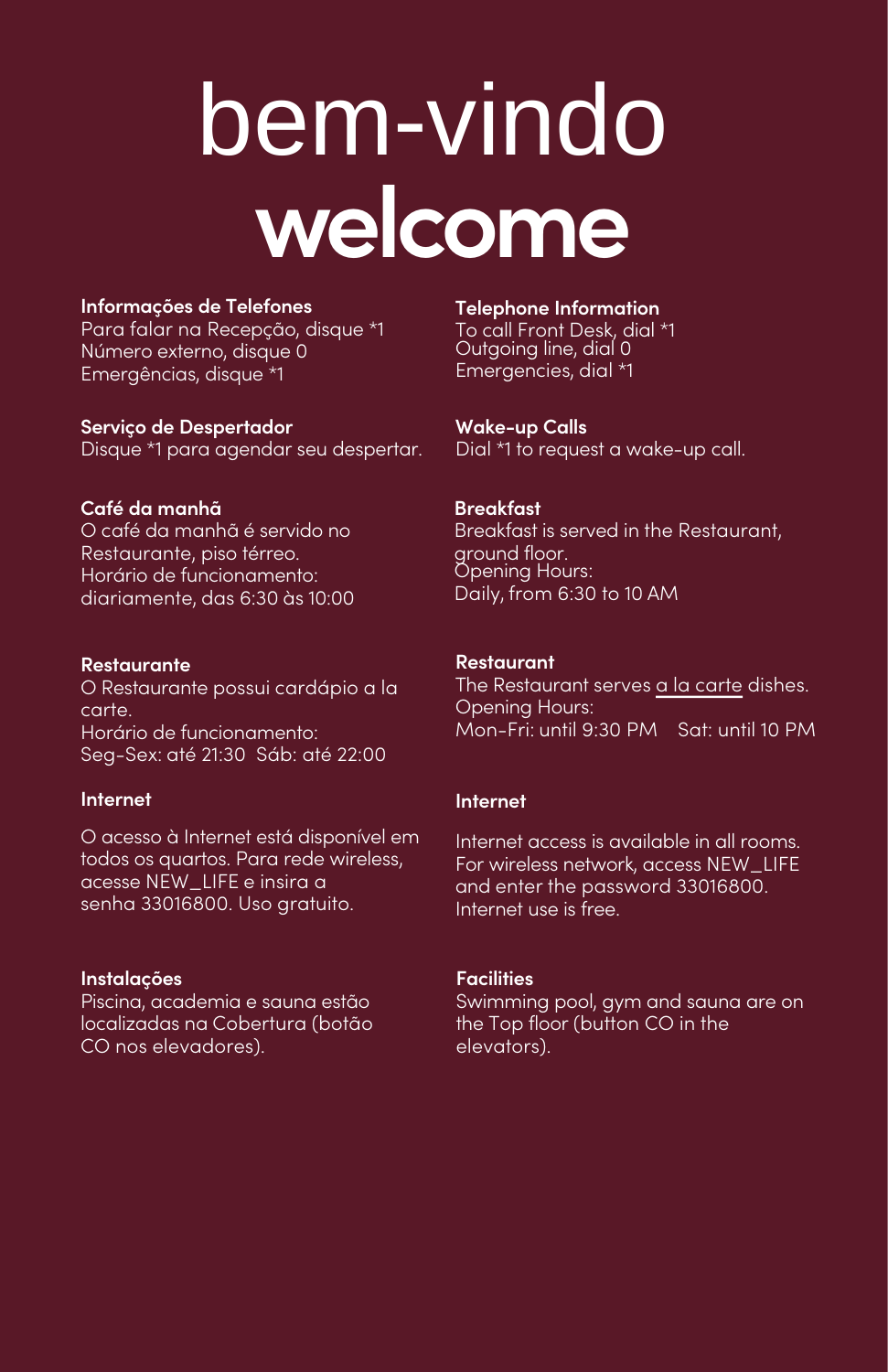**Quart os 90**

**Room s 90**

#### **Lavanderia**

**Preencher o formulário com o serviço desejado e colocar a roupa a ser lavada na sacola disponível dentro do armário.**

#### **Laundry**

**Fill in the form with the desired service and put the clothes to be washed in the bag available in the closet.**

**Pontos Turísticos / Sightseeing in Piracicaba http://semactur.piracicaba.sp.gov.br/ponto\_turistico/**

#### **Limpeza e Arrumação**

**Se precisar de mais roupas de cama, travesseiros de tamanhos variados, cama extra ou qualquer outro , itemdisque \*1 e fale com noss a Recepção .**

#### **Housekeeping**

**If you need additional bed linen, pillows from different sizes, a spare bed or anything else, dial \*1 and talk to our Front Desk .**